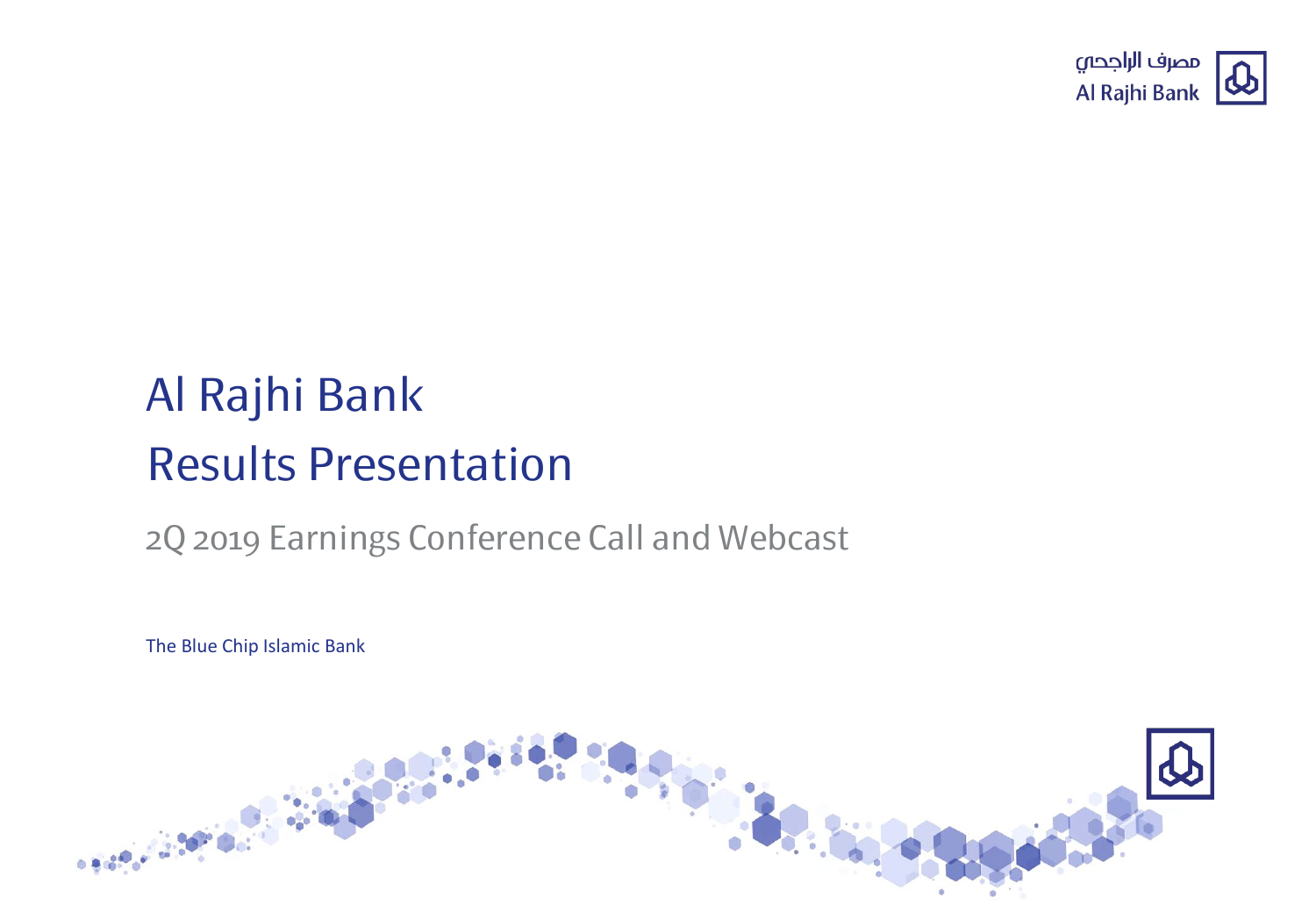# Management Summary



1H 2019 Highlights

| <b>Strategy</b>                         | 'ABCDE' Strategy implementation is on track and continuing to deliver strong financial performance<br>Growth in mortgages, customers loans, and net profit margin<br>$\mathcal{L}_{\mathcal{A}}$<br>Improved customer service, digitization and new products all contributed to the bottom line<br>$\mathcal{L}_{\mathcal{A}}$<br>Delivery on our strategy is on plan and we expect to see continued growth across our businesses<br>$\mathcal{L}_{\mathcal{A}}$                       |
|-----------------------------------------|----------------------------------------------------------------------------------------------------------------------------------------------------------------------------------------------------------------------------------------------------------------------------------------------------------------------------------------------------------------------------------------------------------------------------------------------------------------------------------------|
| <b>Operating</b><br><b>Result</b>       | 1H 2019 growth of 16.2% in net income before Zakat to SAR 5.75 billion, mainly driven by<br>Operating income growth from yield improvements<br><b>College</b><br>Improving operating efficiency<br>$\mathcal{L}_{\mathcal{A}}$<br>Stable cost of risk<br>$\mathcal{L}_{\mathcal{A}}$<br>Net profit growth across Retail, Corporate & Treasury<br>×<br>2Q 2019 strong operating income and net income<br><b>COL</b><br>Leading to a further increase to our market-leading ROE of 20.7% |
| <b>Balance Sheet</b><br><b>Strength</b> | <b>Balance sheet growth was driven by deposit growth</b><br>Growth in non-profit bearing deposits continued<br>$\blacksquare$<br>Al Rajhi Bank remains well capitalized and maintains high coverage ratio<br>×<br>Broad based loan growth<br><b>Co</b>                                                                                                                                                                                                                                 |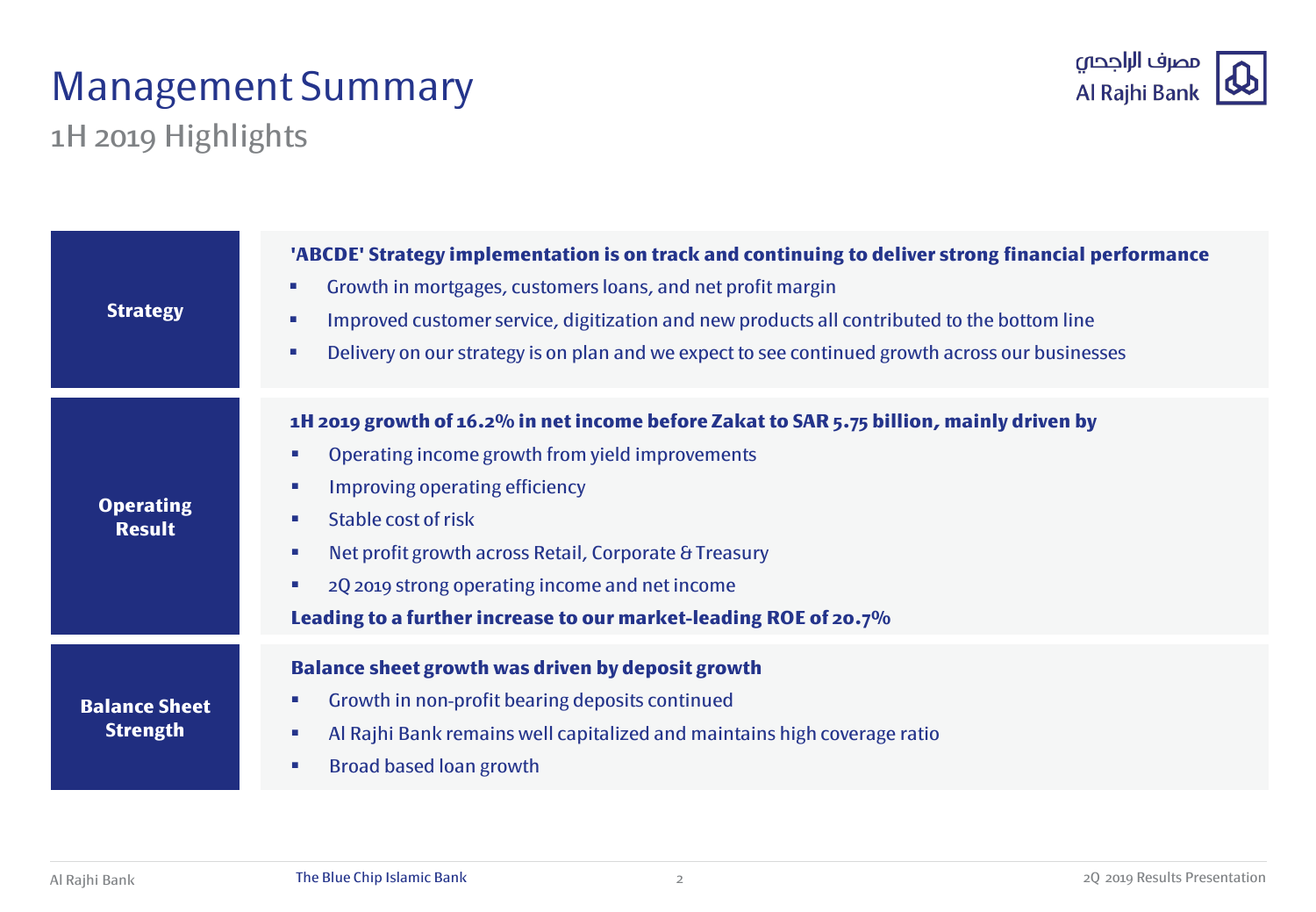# Strategy Overview

Pillars of the ABCDE 'Back to Basics' Strategy



**Key initiatives 2017-2020**

Key initiatives 2017-2020

Al Rajhi Bank **The Blue Chip Islamic Bank** 2Q 2019 Results Presentation and The Blue Chip Islamic Bank 2Q 2019 Results Presentation

مصرف الراجحى Al Rajhi Bank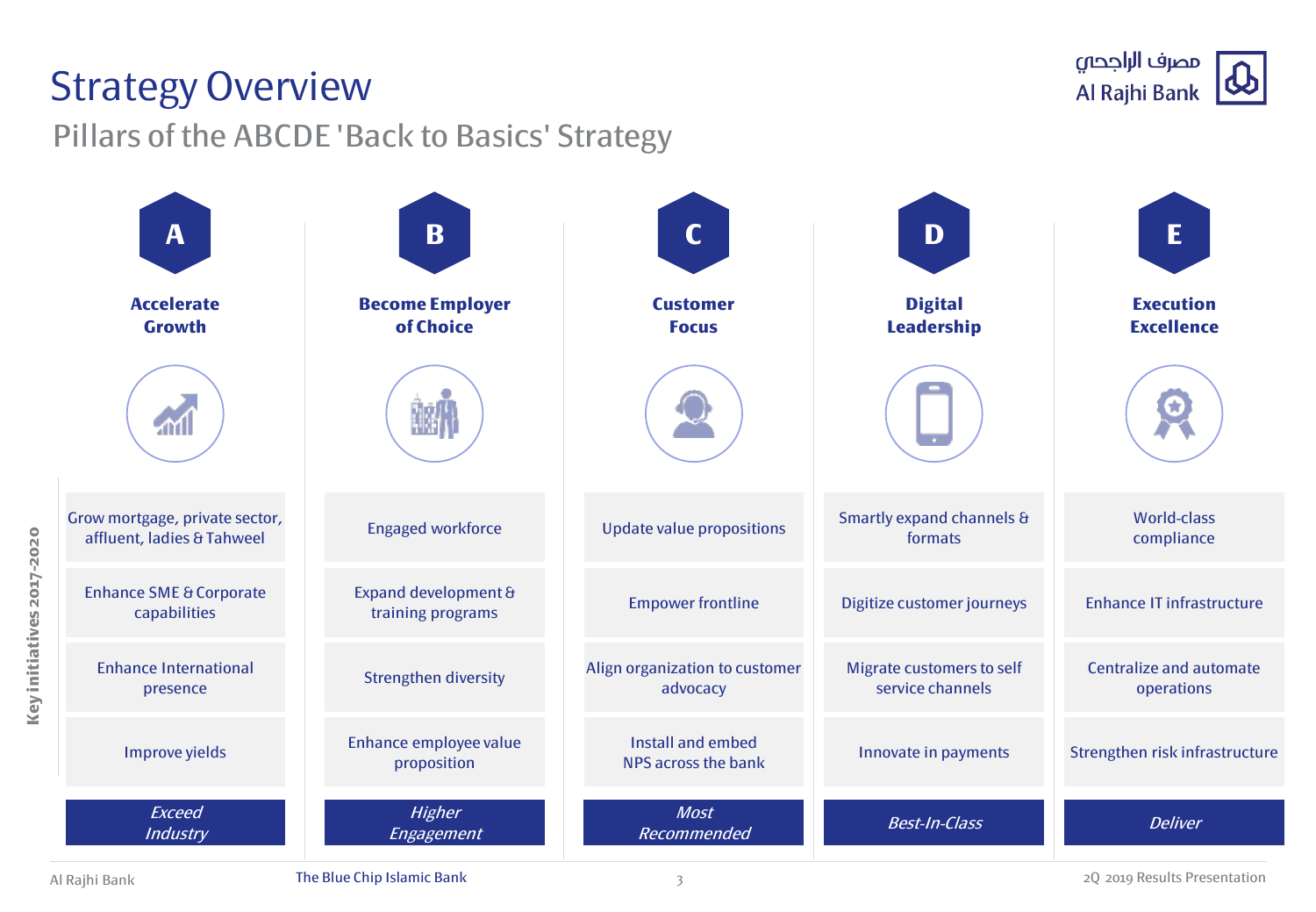Al Rajhi Bank **The Blue Chip Islamic Bank** 2Q 2019 Results Presentation and the Blue Chip Islamic Bank 2Q 2019 Results Presentation





4

# Strategy Update

ABCDE 'Back to Basics' strategy delivered strong results in 1H 2019

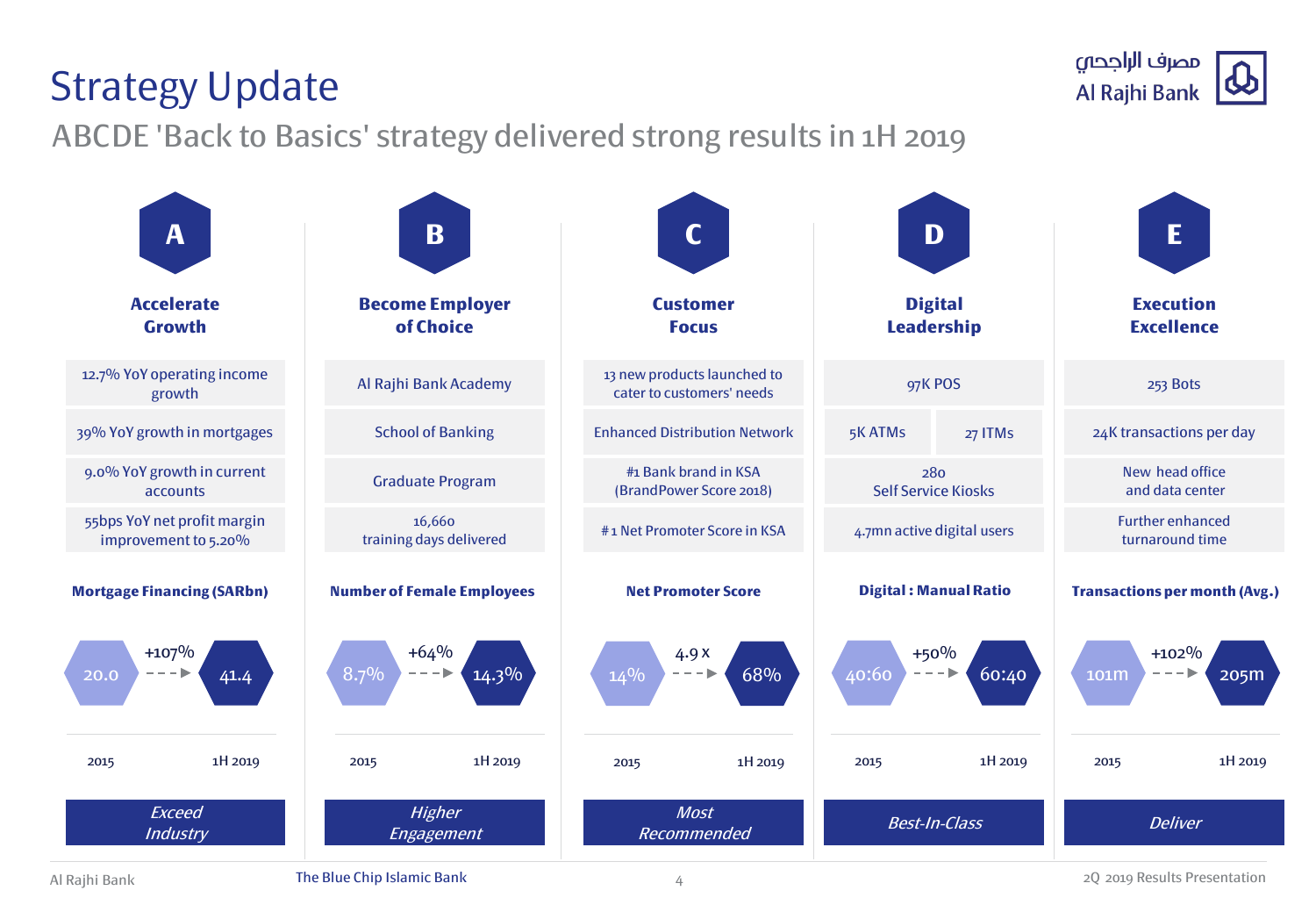# Zakat & Tax Accounting Policy Change



1H 2019 profit growth of 8.3% after Zakat; 16.2% before Zakat

### **Commentary**

- **Previously Zakat was recognized in the statement of changes in** equity under retained earnings, during 2Q 2019 the accounting policy was amended to recognize Zakat in the statement of income.
- Dividend for 1H 2019 increased by 15% to SAR 3,750 million, with DPS of SAR 1.50

**Net Income Before Zakat Growth Drivers By Segment** 



### **Net Income After Zakat Growth Drivers By Type (SARmn)**



### **Net Income Before Zakat For The Period (SARmn)**

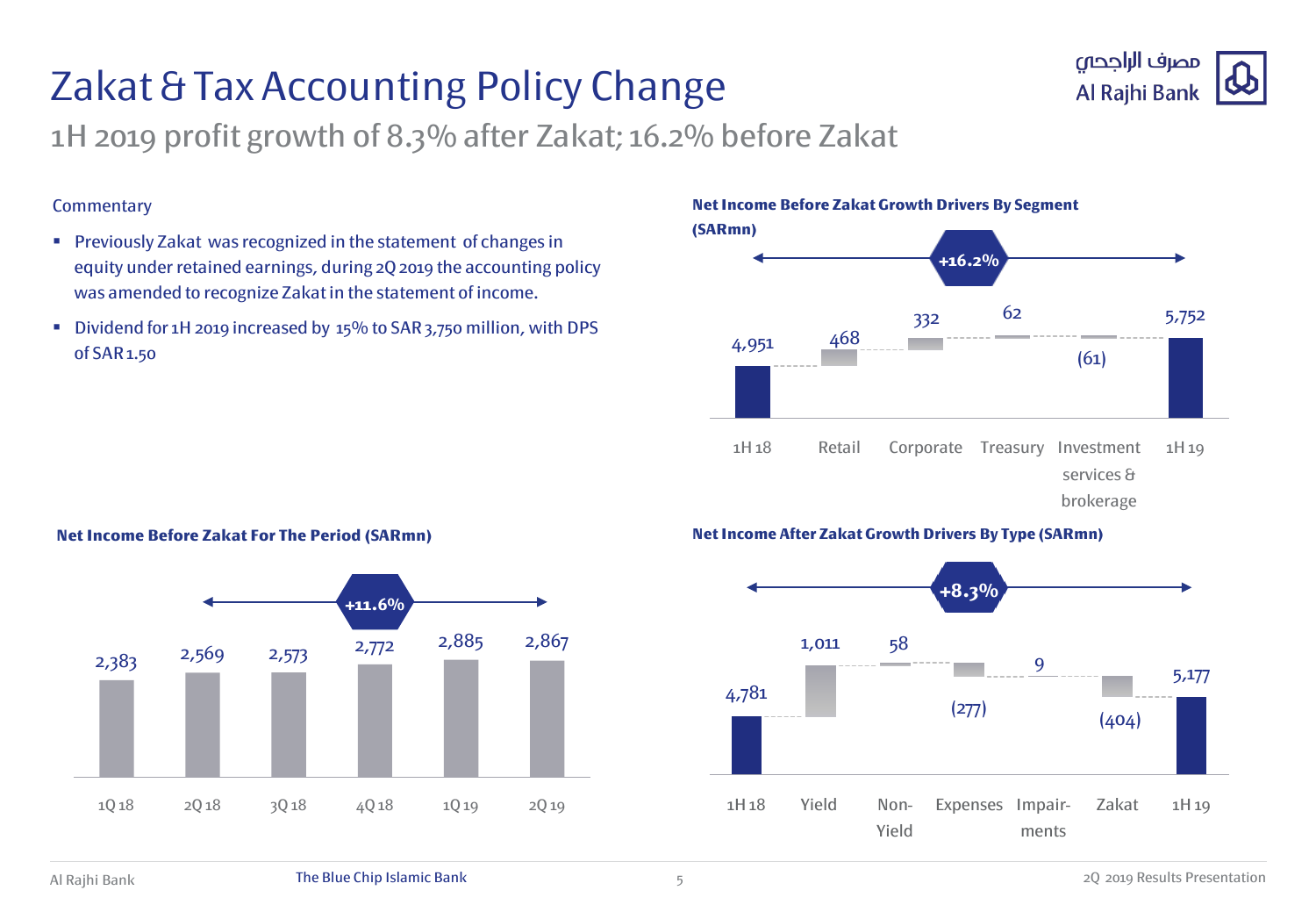# Strong financial performance in 1H 2019



## **12.7% total operating income growth driven by strong growth on yield income (14.5%)(SARmn)**



## **Improved operating efficiency by 70bps year-on-year to 31.3% (C/I ratio)**

مصرف الراجحى Al Rajhi Bank





## **Stable cost of risk at 0.63% Net profit margin (%) Net profit margin (%)**

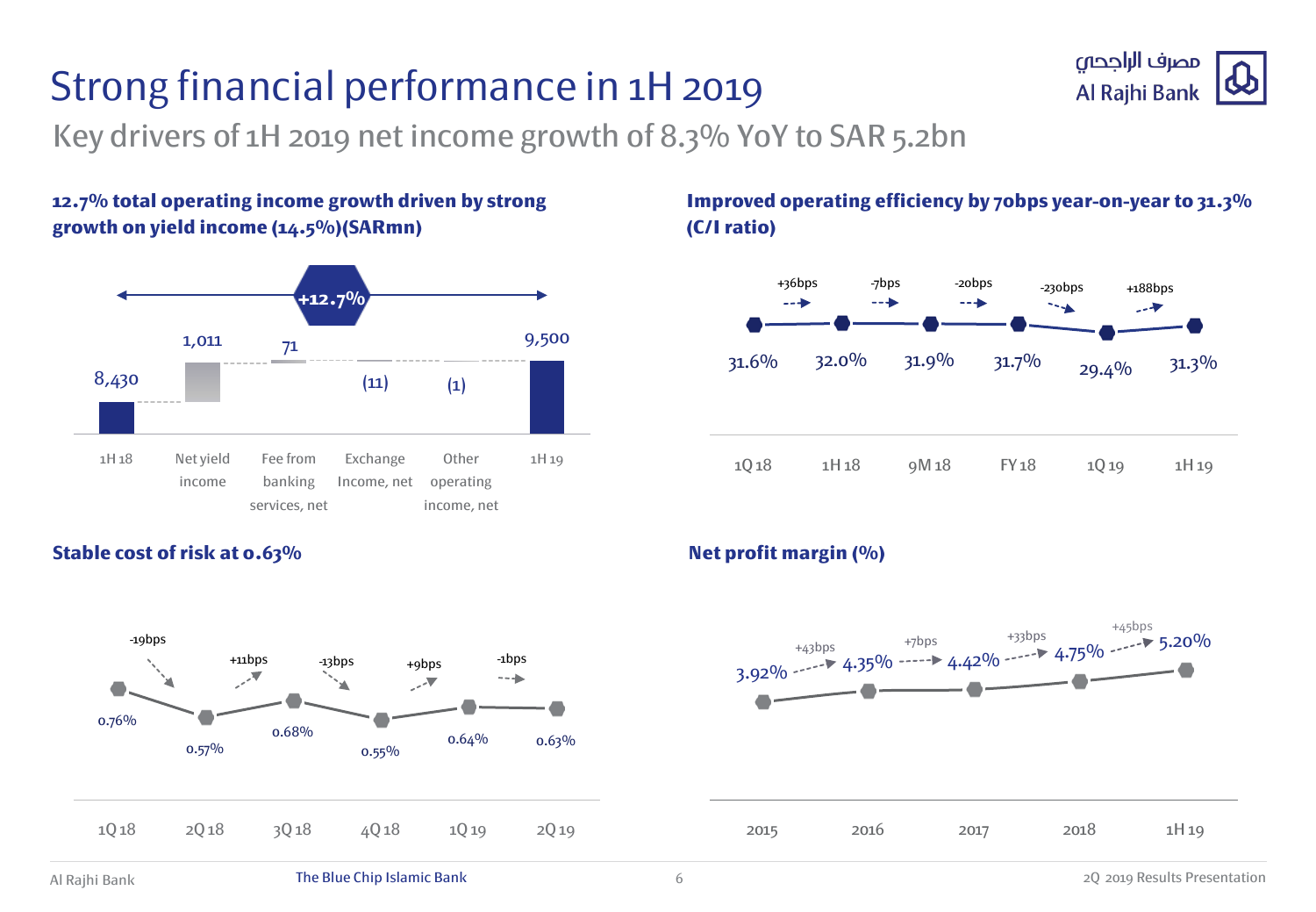# Strong 2Q 2019

2Q 2019 operating income of SAR 4.86bn and net income before Zakat of SAR 2.87bn



### **Total Operating Income (SARmn) Net income Before Zakat for the period (SARmn)**



Continuous rise in operating income Strong net income Strong net income

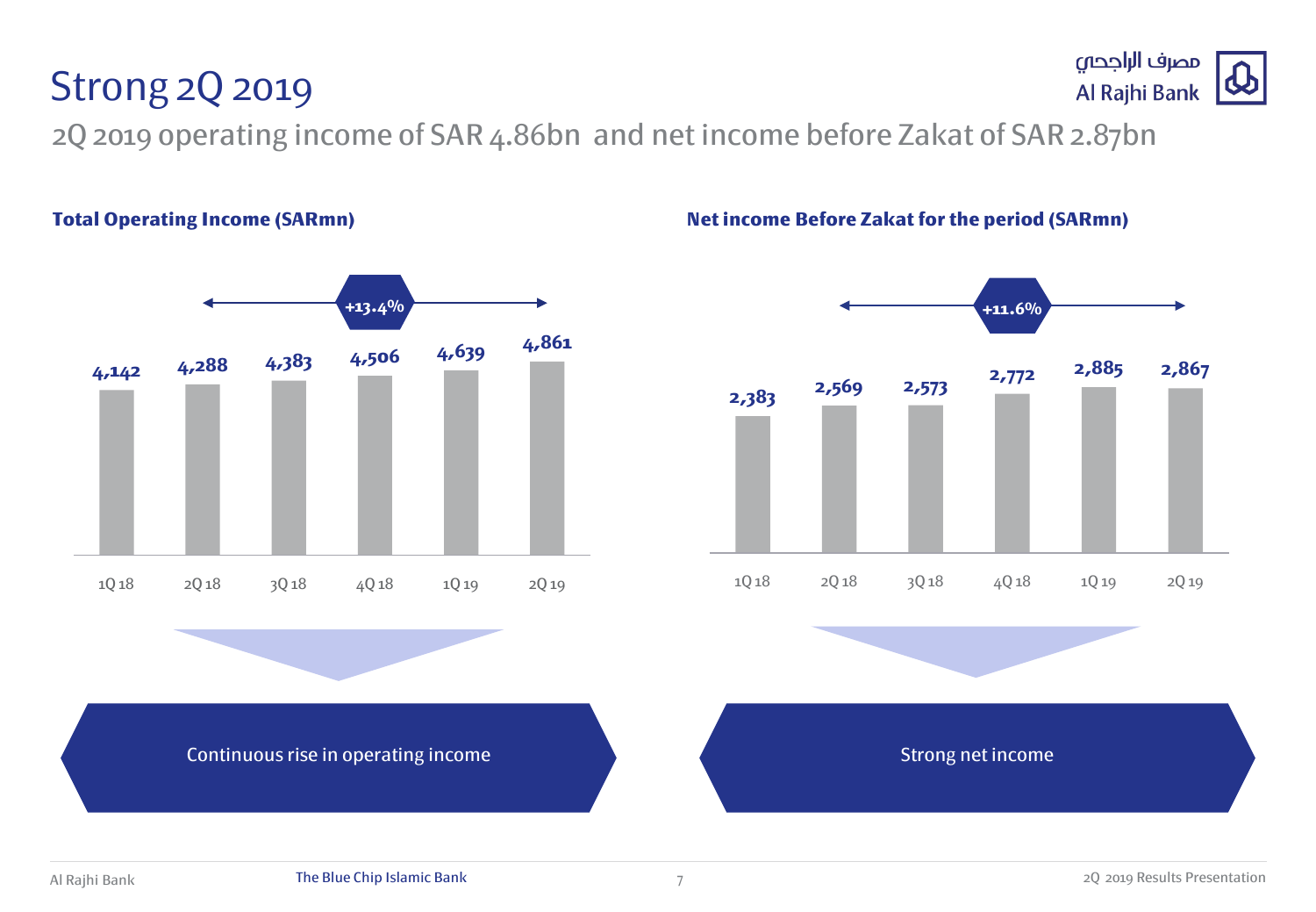## **Return on Equity (%) Return on Assets (%)**



1H 2019 excellent first half of the year, leading to further improvement of our return profile

## Return Metrics

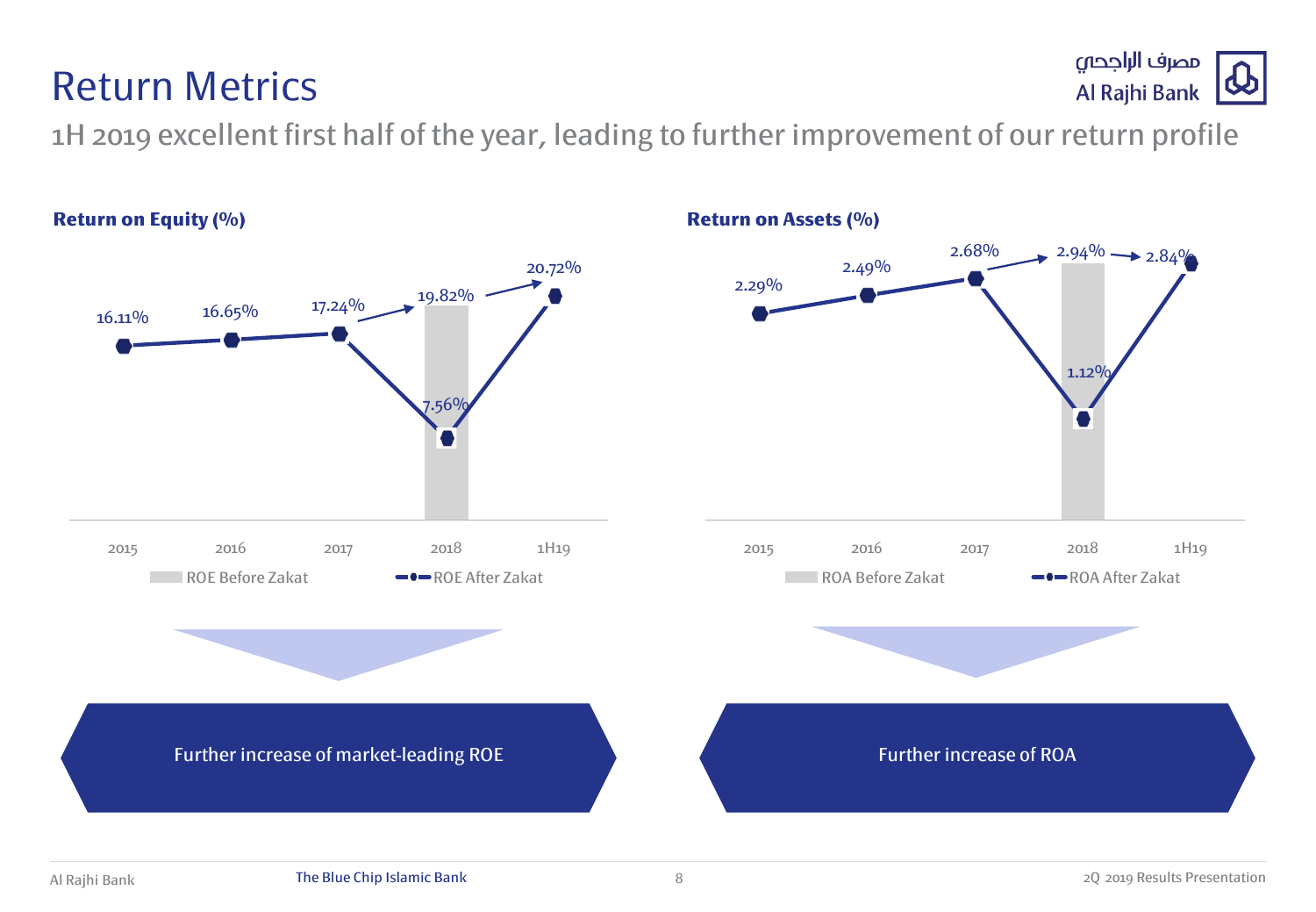# Balance Sheet Strength

Balance Sheet growth was driven by 7.2% deposit growth YoY



مصرف الراجحى Al Rajhi Bank

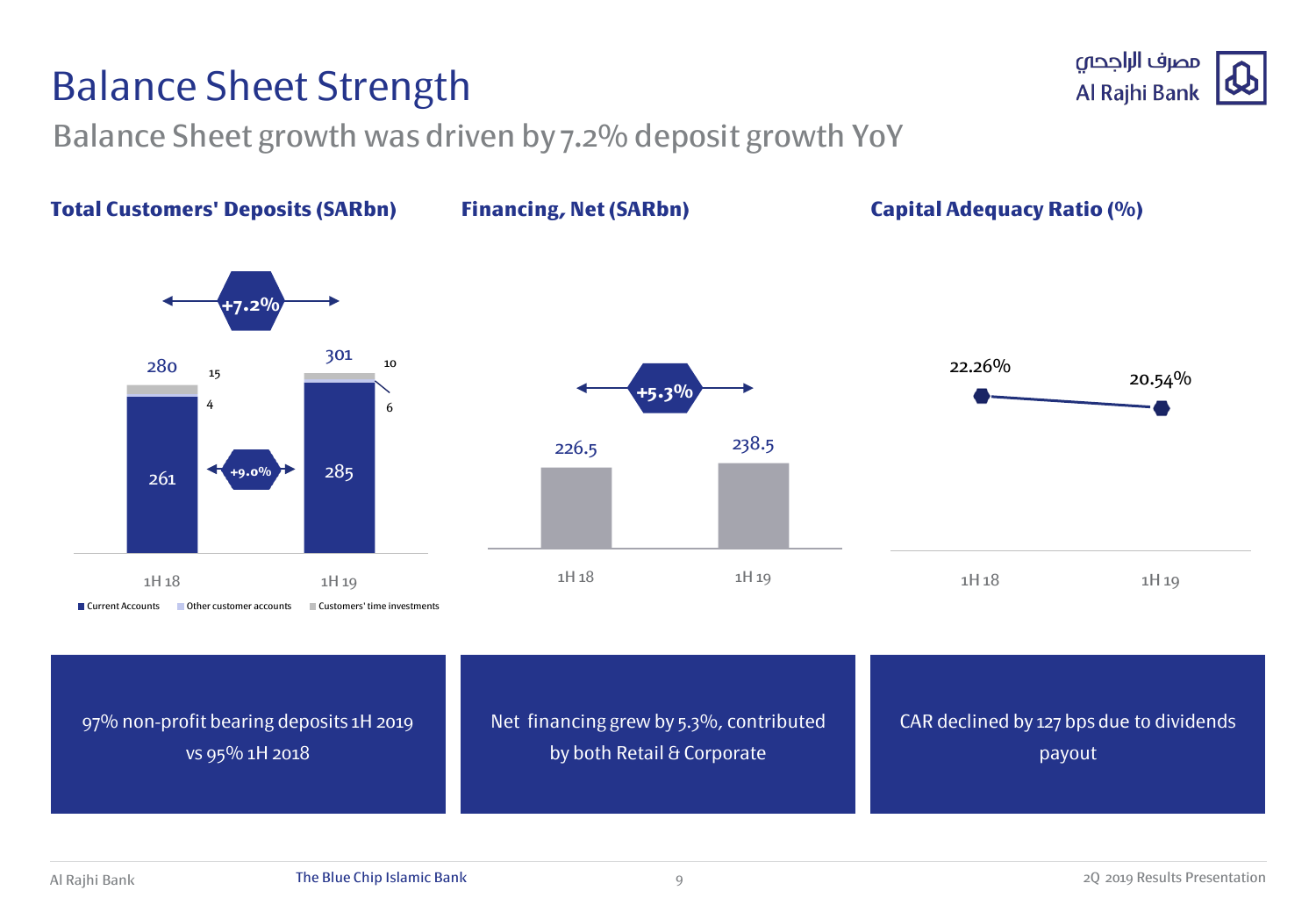## **Operating Expenses (SARmn)**



## **Operating Expenses Growth Drivers By Type (SARmn)**





YoY expense growth of 10.3%, but efficiency improved 240 bps on positive "jaws"

## **Commentary**

Expenses Trends

- During the quarter, bank paid one off expenses pertaining to VAT penalty on housing loans, SAMA penalty and other one offs
- Excluding these one offs, operating expenses growth would have been  $3.7\%$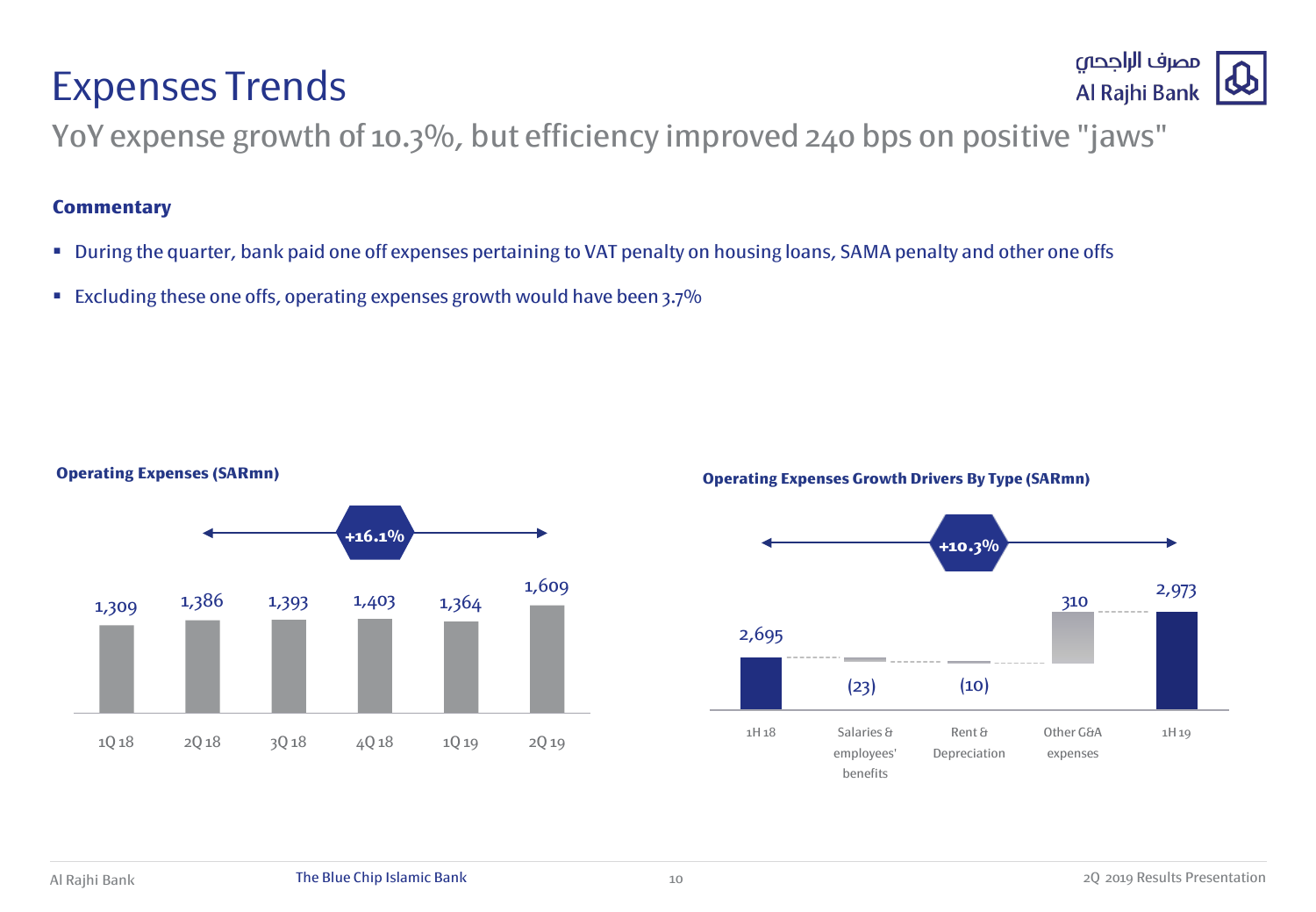# Asset Quality Stable

Asset quality remains solid



## **NPL Ratio Trends (%) NPL Coverage Ratio (%)**



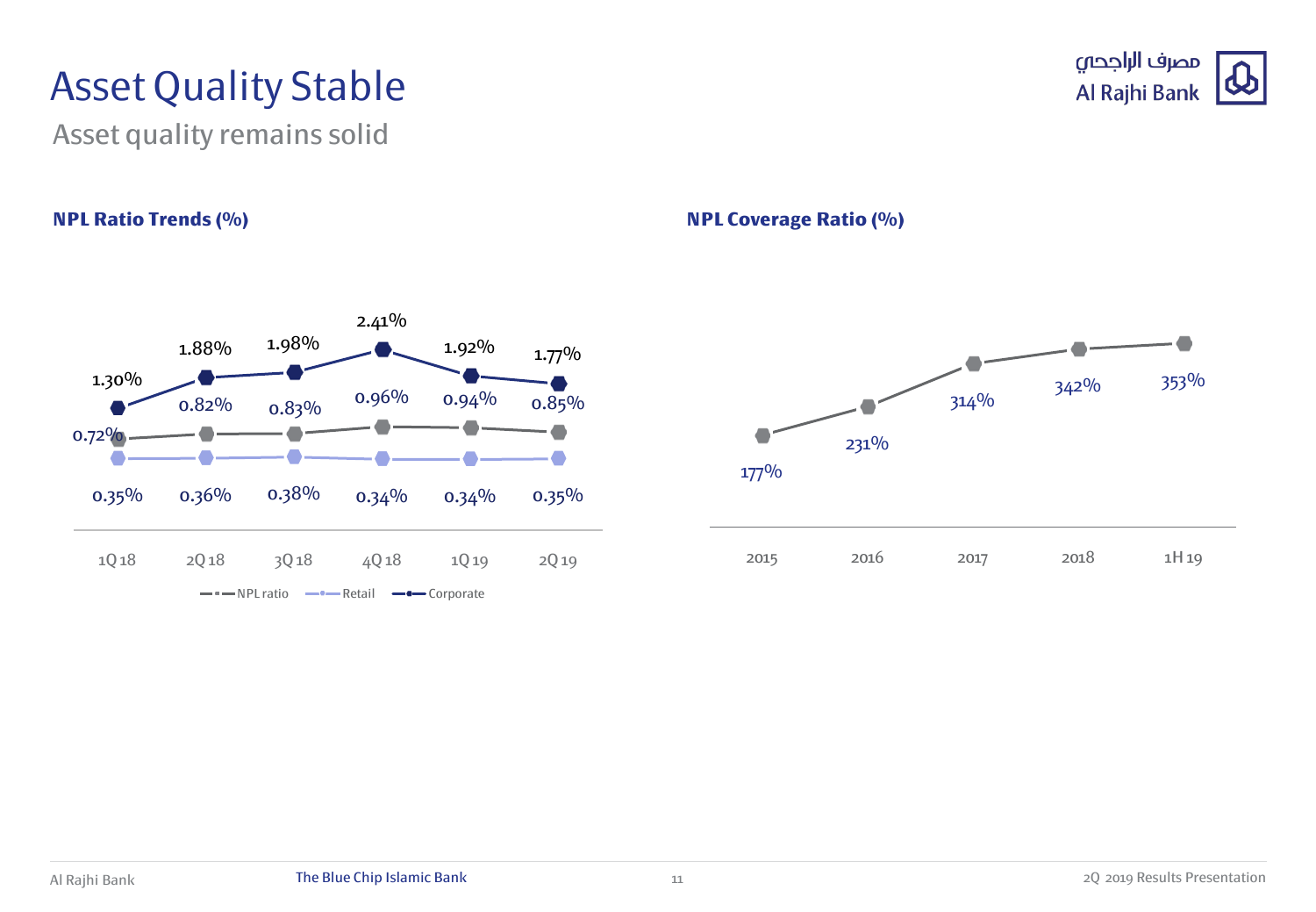# Capitalisation Trends

## Rising profitability drives total capital higher

## **Total Capital (SARbn)**



## **Risk Weighted Assets (SARbn)**



## **Commentary**

- Total Capital increased by 3.2% on rising profitability
- Capitalization remains strong with CAR of 20.5% and CET1 of 19.5% as at 30 June 2019

### **Capital Ratios (%)**



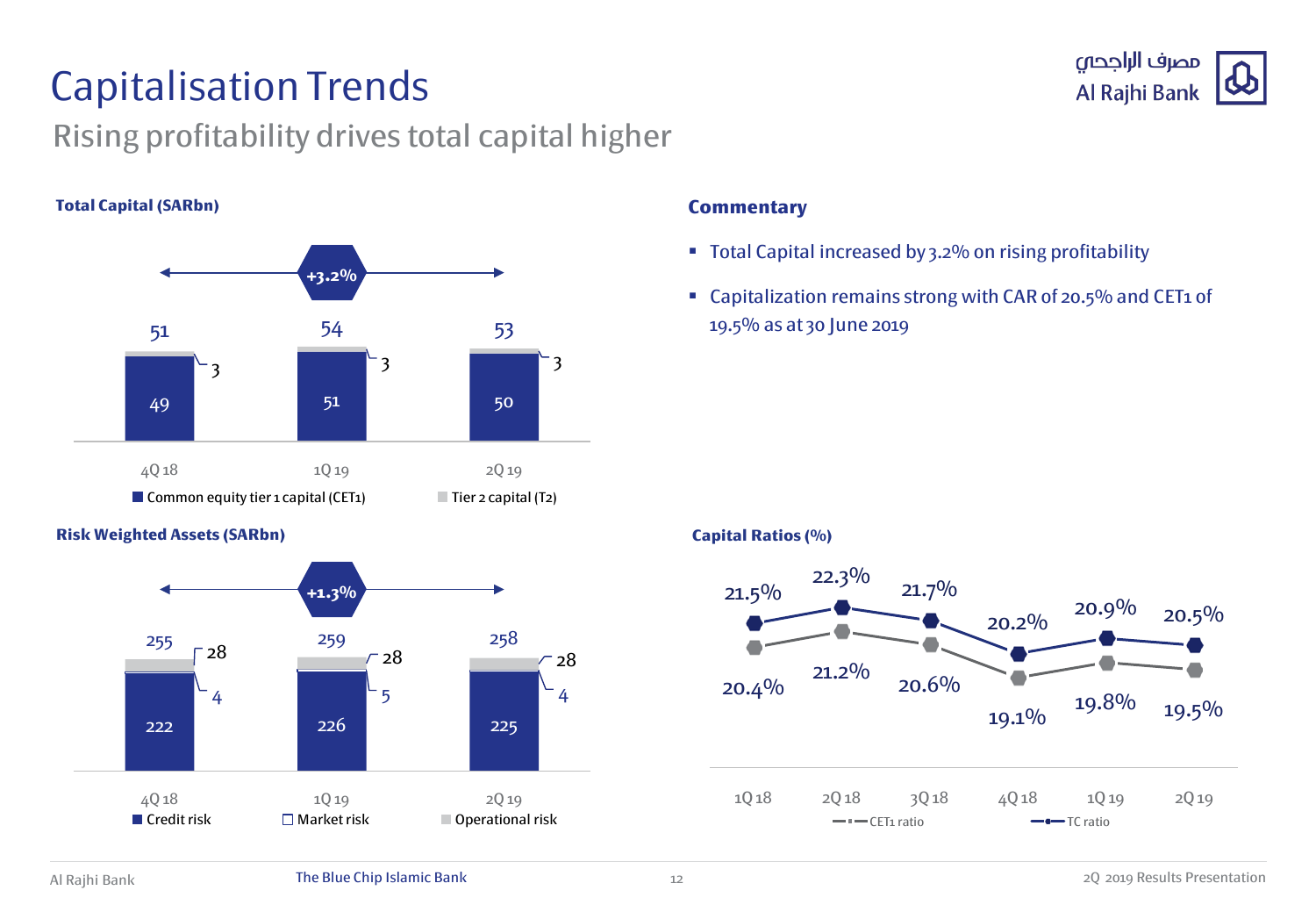# Progress against guidance and outlook



Financing & income growth, efficiency and cost of risk in line with FY 2019 guidance

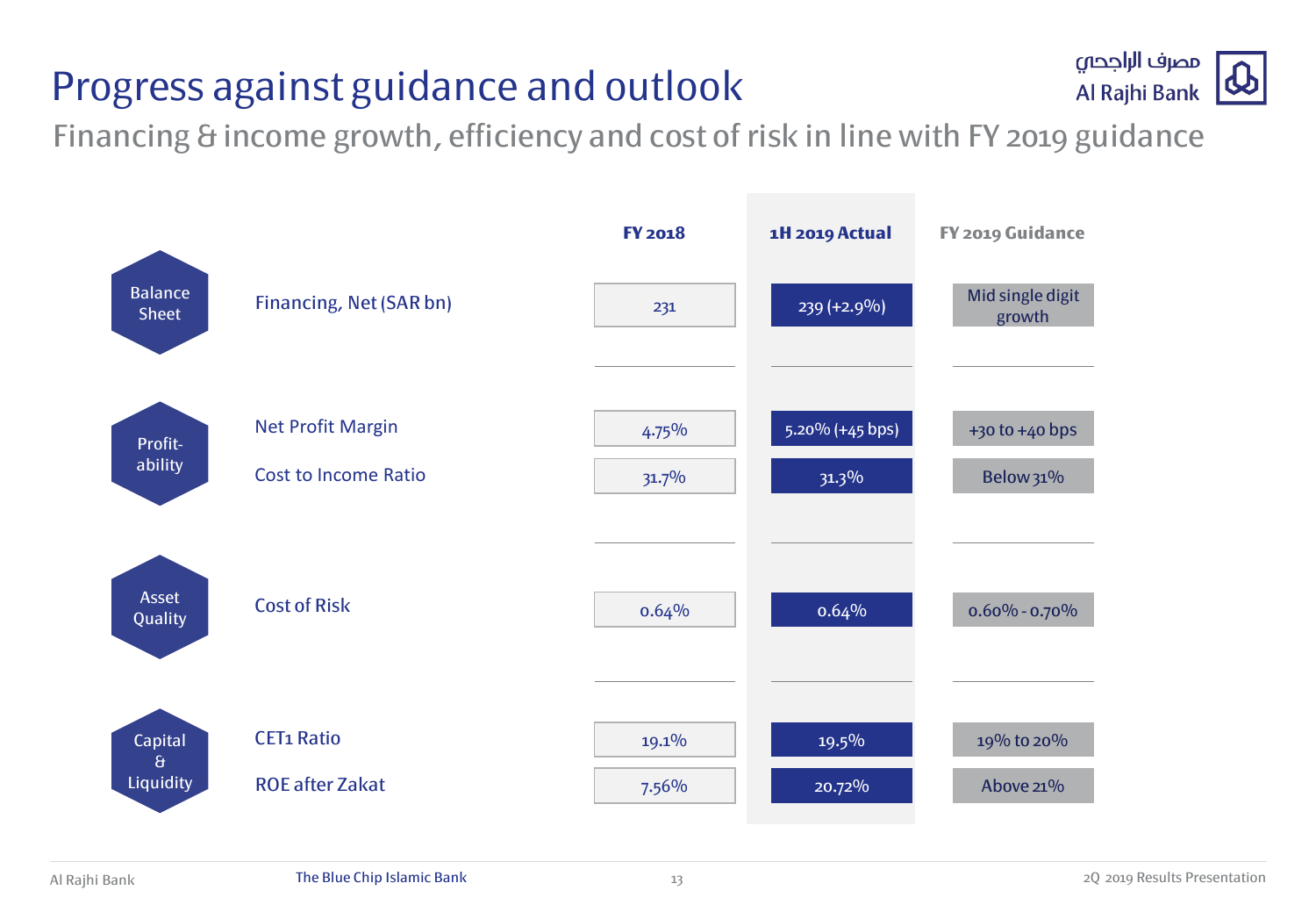

# Questions & Answers

The Blue Chip Islamic Bank

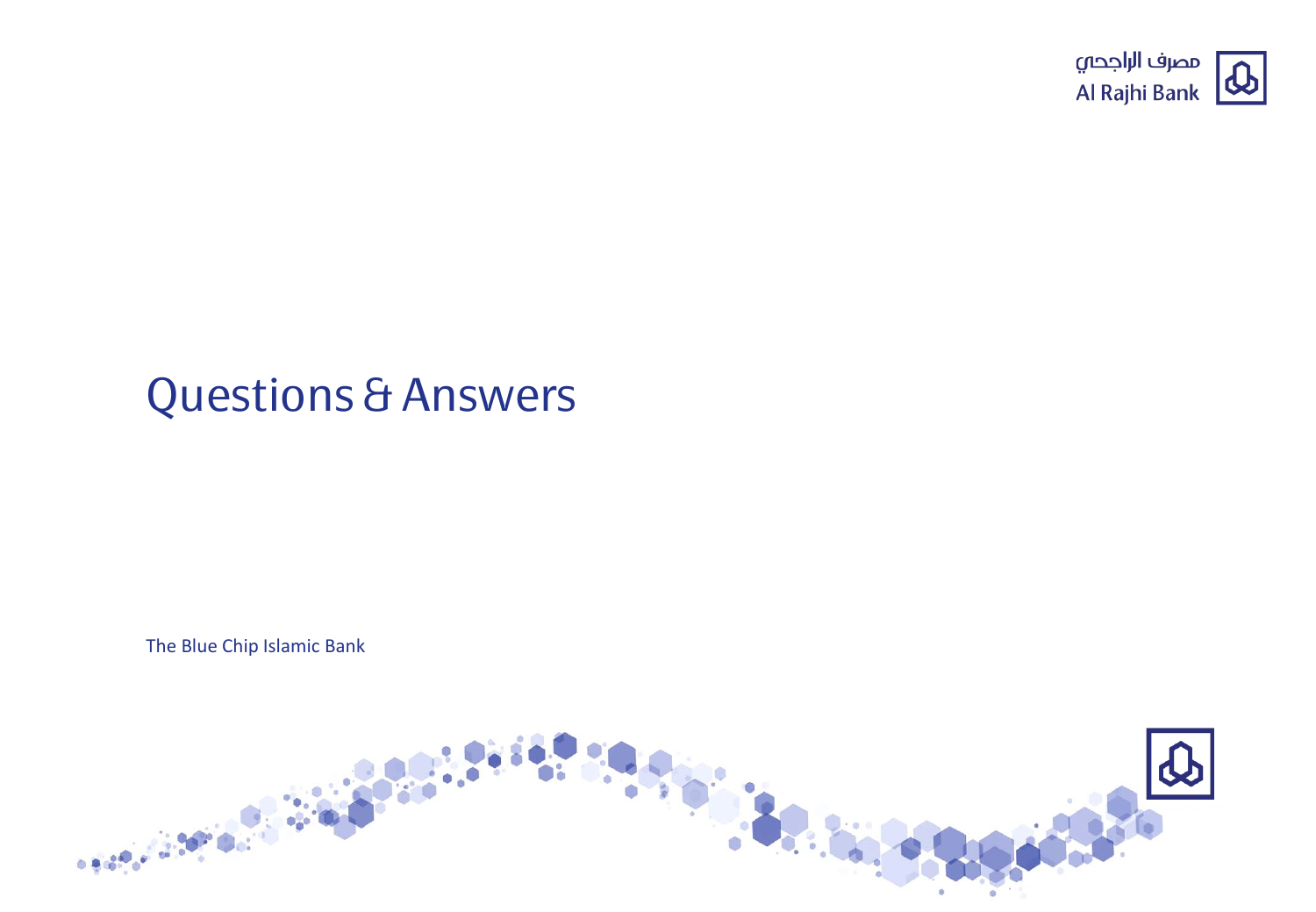

# Appendix

## Additional Information

The Blue Chip Islamic Bank

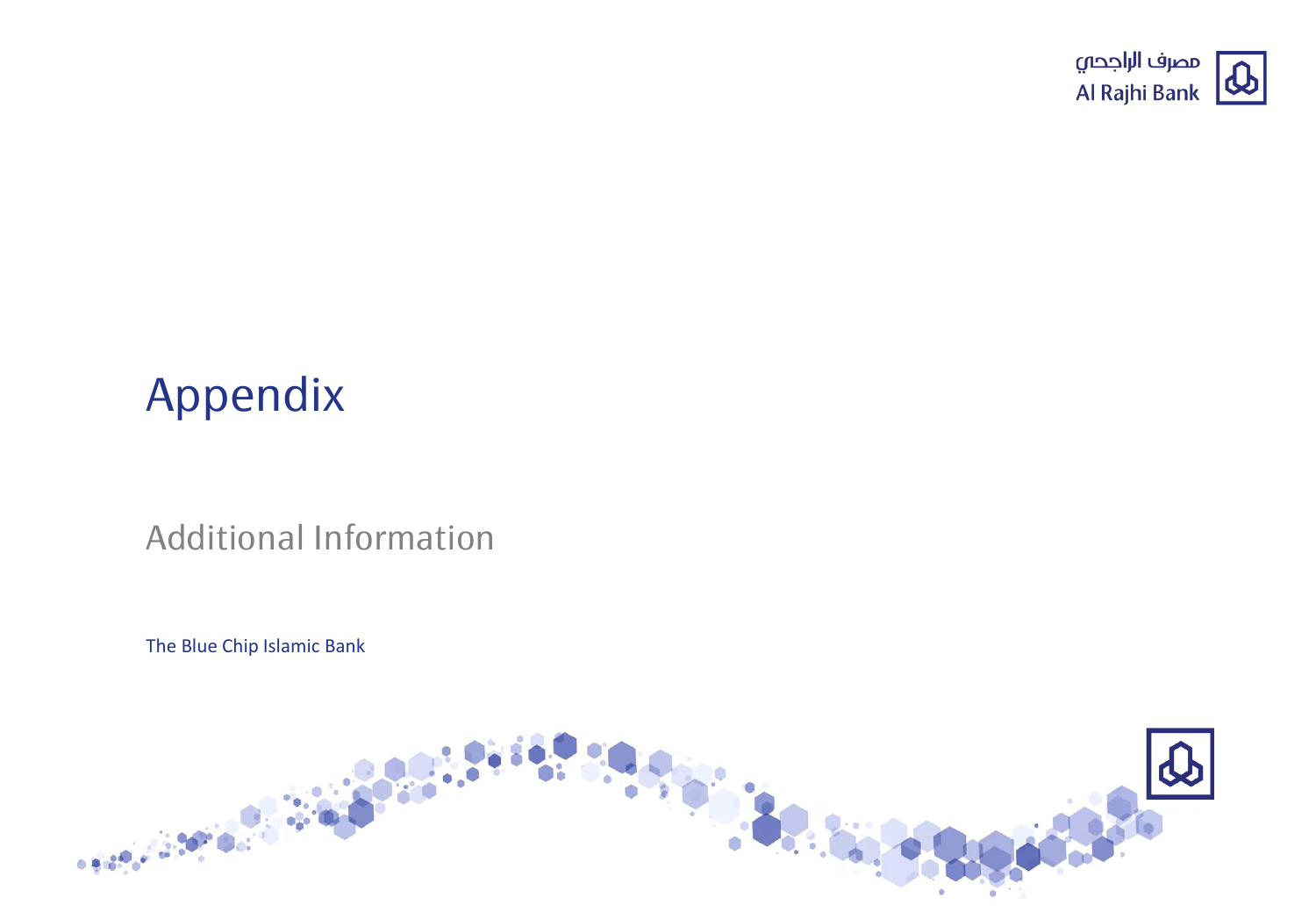# Additional Information

## Contact investor relations for more information



Mr. Amr M. Sager

Head of Investor Relations

Tel: +966 (11) 828 1985

Email: sagera@alrajhibank.com.sa

Download Al Rajhi Bank Investor **Relations App** 

App Store Coogle play